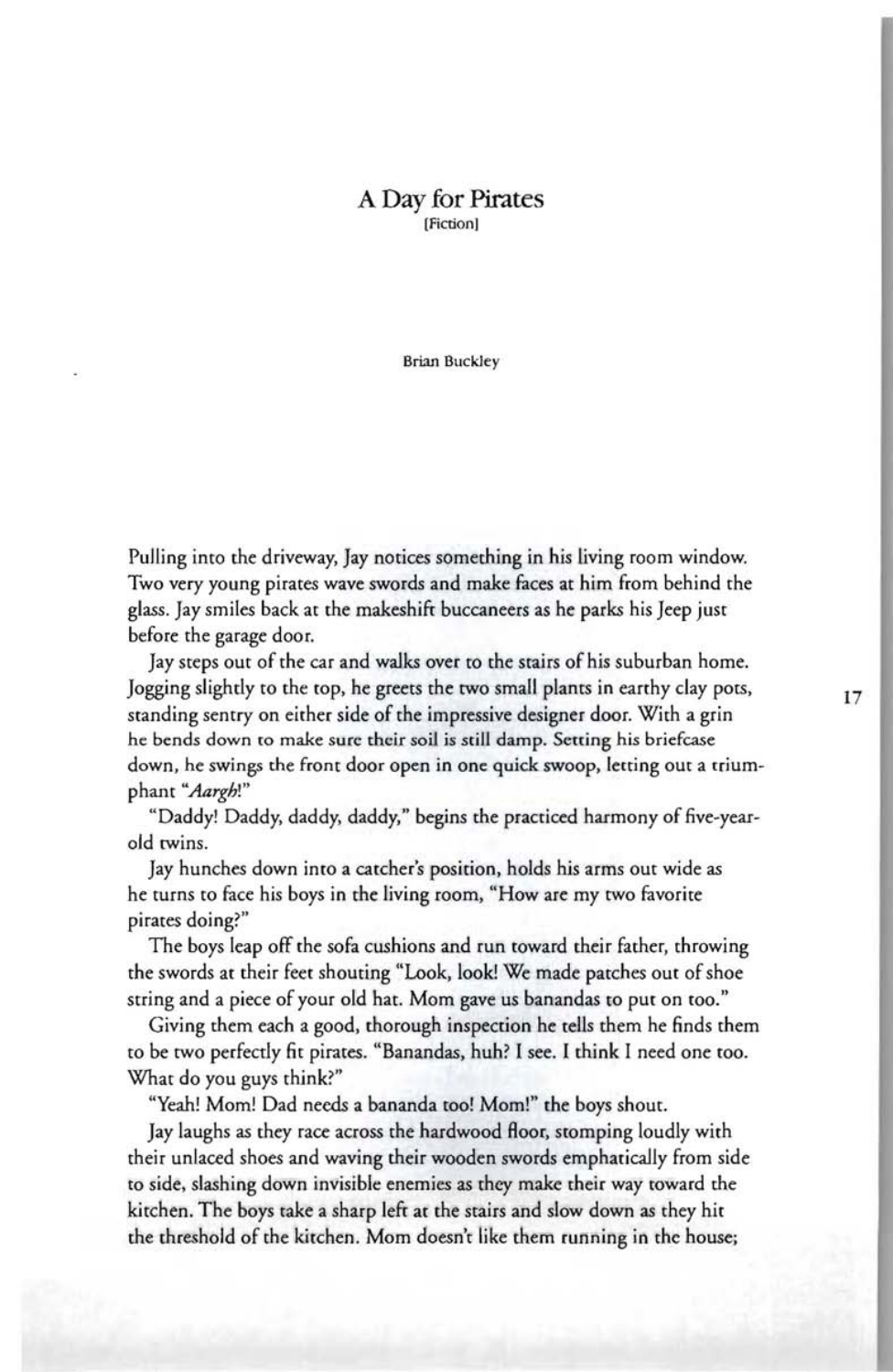they both learned early on that their father is the lenient one. In the kitchen, his wife turns her head toward the stampede as she leans over the counter to water the potted plants adorning the window sill above the sink. Jay meets her eyes and walks toward her with a smile on his face as he draws within range of a kiss.

The boys swipe their swords at his legs while they catch up. She leans down to the two brigands and asks, "So you think he deserves to be a pirate, eh?"

Excitement strikes their faces, "He's the captain, Mom!"

"Nright, well how about you two leave the captain and I here for a moment while you guys go clean up your snacks in the living room."

With drooped shoulders the boys head for the door, their bottom lips stuck out in a pout to garner sympathy, mumbling incoherently between each other as they leave.

"Don't worry, guys," Jay assures the two boys. "We'll hop aboard the ship as soon as you finish deaning up. "

The boys give a hesitant pause and look at each other with wide eyes before making a mad dash toward the living room, screams and laughter echoing through the wide halls.

"How was work?" asks Jay's wife as she wipes down the table with a wet cloth.

Shrugging, Jay dtops his face into his hands, pulling his fingers through his hair as he leans back again . "The usual I guess. Spent all day waiting to come home, basically—waiting to see you guys," he says, turning toward her in the chair. She smiles as she cleans the same spot she's already wiped over three times.

"Did your boss like the cupcakes I made for your meeting?"

"Oh yeah, everyone loved them. NI the guys think I'm lucky to have a wife who bakes so well-they were all gone in about 15 minutes."

"Oh, good. You *are* lucky," she says with a coy smile. "Sometimes I think I treat you *too* good. I spoil you."

Jay chuckles disinterestedly as he turns toward the hallway leading back to the living room, "Yeah, I can see how you'd think that."

She looks up from the table and smiles, extending her arms for a hug. They embrace earnestly, the way young married couples do, as the pirates come charging back to the kitchen, plates and cups in hand.

"Captain Sir, we have finished our chores and wanna set sail, Sir."

Jay tugs his tie off and looks down at the boys with an exaggerated play at poignancy. He begins unbuttoning the top two buttons of his pressed white shirt and grabs a bandana lying on the counter, wrapping it around his head in the same fashion as the boys.